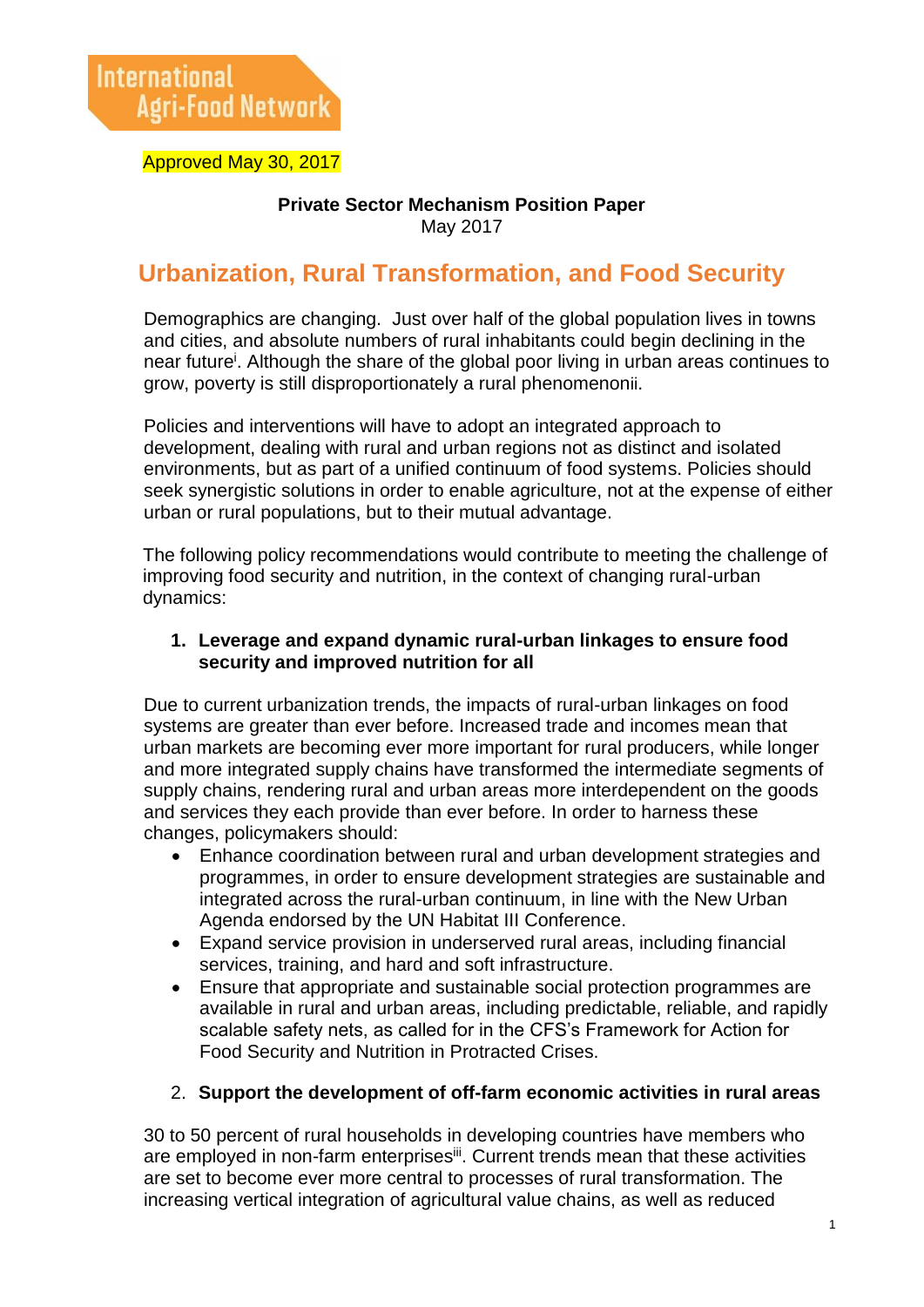demand for labour due to mechanization mean that farmer's livelihoods may be undermined if they are unable to diversify into off-farm economic activities. In order to achieve this, it is necessary that:

- In line with the previous point, the appropriate soft infrastructure be in place to facilitate diversification. This includes well-functioning credit and insurance markets for off-farm activities, as well as education and extension services geared towards enabling rural inhabitants to develop the skills necessary to take advantage of off-farm opportunities.
- Agricultural research priorities include agro-industrial processes in their broadest sense, including not only inputs and production technologies, but also innovations in agro-processing, post-harvest storage and transportation, distribution, and market responsiveness.
- Intersectoral coordination be improved, entailing close collaboration in the formulation of policy and the development and implementation of programmes between agricultural ministries, and those dealing with commerce, technology, industry *et cetera* to support the development of offfarm activities.
- Linkages between farm and non-farm activities in rural areas be improved through the lowering of transaction costs. In many contexts, this could be achieved through the development of initiatives which facilitate the dissemination of market information and technical expertise, and through legal reforms to sanction effective contract mechanisms.

## **3. Support the sustainable intensification and integration of urban agriculture**

Appropriately incentivized and integrated urban and suburban agriculture has important impacts on food access and distribution in cities, for example: helping to foster diet diversity leading to more favourable nutritional outcomes, and reducing food loss and waste related to poor transportation infrastructure. Conditions needed in order to enhance the positive contributions of urban agriculture include:

- Ensuring that urban land use and zoning policies support urban agriculture, e.g. through composting and animal control ordinances, promotion of agricultural use of public land, brownfield clean-up programs, building codes and local procurement.
- Ensuring the long-term security of tenure for land used in urban agriculture by establishing clear legal frameworks for the use and transfer of vacant lots and public land for agriculture, in order to facilitate investments in addressing the unique necessities of urban agriculture, including sustained soil remediation and improvement processes.
- Facilitating the safe conversion of land use from non-agricultural to agricultural purposes, for example by making the land use histories of urban spaces publicly available and making soil testing resources more easily accessible.
- Facilitating agricultural product aggregation systems in urban contexts, allowing numerous small producers to access markets and processing and branding services they normally would not produce enough volume for. This could be done through the dissemination of technical assistance related to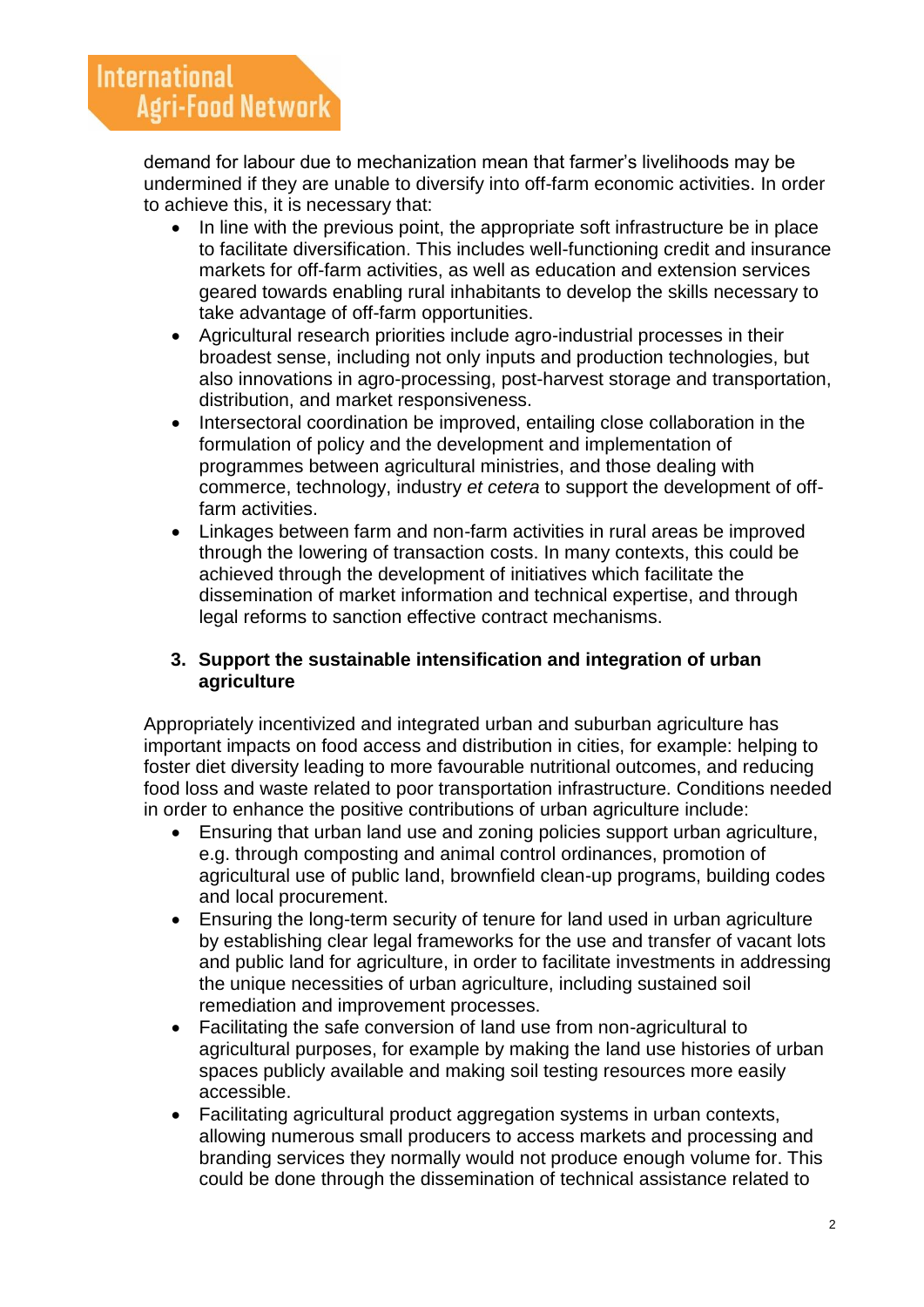cooperative management, marketing, and logistics, as well as through the provision of financial incentives.

## **4. Avoid urban encroachment on rural and peri-urban agricultural land**

The rapid expansion of urban populations entails a growing demand for housing in suburban and peri-urban areas. This may result in the loss of ecologically and socio-economically important agricultural land, with negative knock-on effects on many related natural resources and ecosystems. Policy priorities should therefore include:

- Establishing urban growth boundaries that enable rural agricultural communities to remain productive and economically viable, for example through the establishment of "green belts".
- Developing and promoting urban land use initiatives that privilege the rehabilitation and reuse of brownfield sites for new construction.
- Encouraging more dense urban planning for cities to avoid suburban sprawl.
- Addressing the indirect causes of agricultural land displacement, as well as the direct causes. Indirect causes include increased demands on rural infrastructure, conflicts with newly settled residents, and rises in land value and increased property taxes. These may be dealt with through "right to farm" legislation limiting the liability of farmers following standard practices, preferential taxation regimes, and exclusive agricultural zoning.

# **5. Engage youth in farming.**

A greater portion of rural youth than ever before are leaving the agricultural sector in search of other employment. This has serious implications for agricultural productions and food security, in particular when the average farmers' age worldwide is around 60 years old<sup>iv</sup>. The agri-food sector must be able to provide viable and attractive career prospects for young people. This can be achieved by:

- Ensuring access to educational resources. This may range from incorporating agriculture skills and activities into school curricula and career advisory services, to expanding opportunities for post-graduate entrepreneurial and technical training.
- Implementing or expanding financial support schemes for young entrants into the agricultural sector, which may include grants, tax incentives, and subsidized loans as contextually appropriate.
- Engaging youth actively in rural agricultural development processes, for example by ensuring that policymaking processes are inclusive of all stakeholders (including youth) and facilitating the formation of youth advocacy networks.

 $\overline{a}$ 

<sup>i</sup> UNDESA, *World Urbanization Prospects*, (New York: the United Nations, 2014), <https://esa.un.org/unpd/wup/Publications/Files/WUP2014-Highlights.pdf>

ii M. Chen, S. Ravallion, & P. Sangraula, *New Evidence on the Urbanization of Global Poverty*, World Bank Policy Research Paper 4199, 2007,<http://elibrary.worldbank.org/doi/pdf/10.1596/1813-9450-4199>

iii FAO, 2017, *The future of food and agriculture – Trends and challenges*, Rome,<http://www.fao.org/3/a-i6583e.pdf>